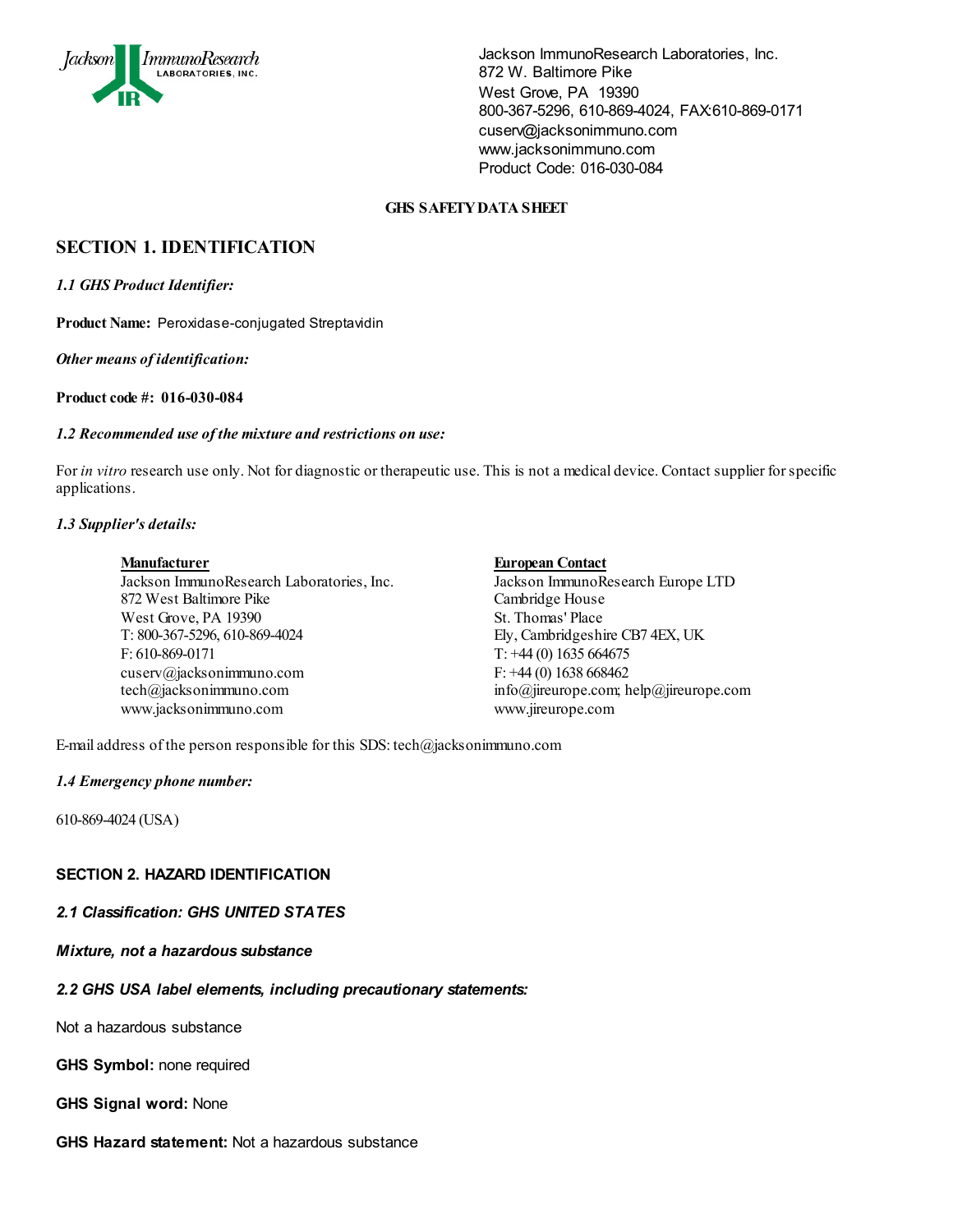

## **GHS Precautionary statement:** None

## *2.3 Adverse Human Health:* None

*Effects and Symptoms:* May be harmful by inhalation, ingestion, or skin adsorption. May cause eye, skin, or respiratory system irritation. To the best of our knowledge, the toxicological properties have not been thoroughly investigated.

## **SECTION 3. COMPOSITION / INFORMATION ON INGREDIENTS**

#### *Substance/mixture:* USA GHS, non-hazardous mixture

| <b>Chemical Name</b>                  | <b>RTECS#</b> | CAS#      | EC#       | $%$ W/W |
|---------------------------------------|---------------|-----------|-----------|---------|
| Peroxidase-conjugated Streptavidin    | N/A           | N/A       | N/A       | 1.61    |
| Sodium Phosphate                      | WC4500000     | 7558-79-4 | 231-448-7 | 2.26    |
| l Sodium Chloride                     | V24725000     | 7647-14-5 | 231-598-3 | 23.55   |
| Bovine Serum Albumin                  | N/A           | N/A       | N/A       | N/A     |
| Non-Hazardous, Proprietary Ingredient | N/A           | N/A       | N/A       | N/A     |

N/A means not applicable or proprietary information. The specific chemical identity and/or exact percentage of composition have been withheld as a trade secret [29CFR1910.1200].

Due to rounding, percentages of individual components may not add up to 100%.

# **SECTION 4. FIRST-AID MEASURES**

#### *4.1 Description of First Aid Measures:*

#### *Inhalation:*

Remove person to fresh air. If inflammation occurs, get medical attention.

#### *Skin contact:*

Basic hygiene should prevent any problems. If contact with this product leads to reddening, inflammation, or irritation, flush exposed area with running water and get medical attention.

#### *Eye Contact:*

If this product enters the eyes, flush the eyes with gently running water for at least 15 minutes. If inflammation occurs, get medical attention.

#### *Ingestion:*

Wash out mouth with water. Do not induce vomiting unless directed by medical personnel. No special precautions are taken to remove or detect the presence of endotoxin or pyrogens. If fever or adverse effects are experienced, get medical attention.

# **SECTION 5. FIRE-FIGHTING MEASURES**

*5.1 Suitable extinguishing media:* Use an extinguishing agent suitable for the surrounding fire.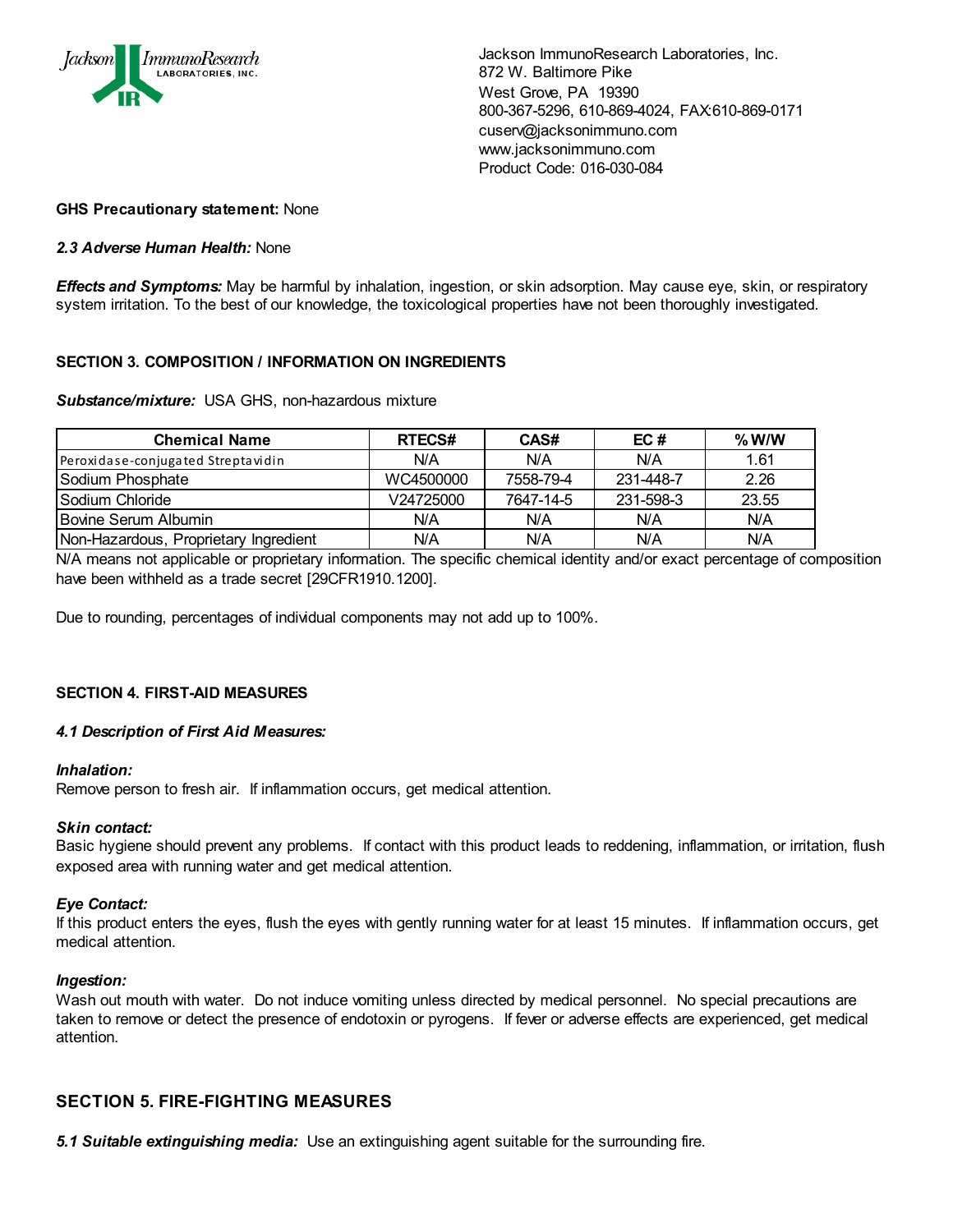

## *5.2 Unsuitable extinguishing media:* None are known.

*Conditions of flammability:* Not flammable or combustible.

*Specific hazards in case of fire:* None are known.

5.3 Special protective equipment and precautions for fire fighters: For fires in enclosed areas, wear a self-contained breathing apparatus. Do not inhale combustion gases.

# **SECTION 6. ACCIDENTAL RELEASE MEASURES**

#### *6.1 Personal precautions:*

No action shall be taken involving any personal risk or without suitable training. Evacuate surrounding areas. Keep unnecessary and unprotected personnel from entering. Do not touch or walk through spilled material. Put on appropriate personal protective equipment. For emergency responders, wear respiratory protection.

#### *6.2 Environmental precautions:*

Avoid dispersal of spilled material and runoff and contact with soil, waterways, drains, and sewers.

## *6.3 Methods and materials for containment and cleaning up:*

**Small spill:** Stop leak if without risk. Move containers from spill area. Dilute with water and mop up. Alternatively, absorb with an inert dry material and place in an appropriate waste disposal container. Dispose of via a licensed waste disposal contractor.

Large spill: Stop leak if without risk. Move containers from spill area. Prevent entry into sewers, water courses, basements, or confined areas. Wash spillages into an effluent treatment plant or proceed as follows. Contain and collect spillage with non-combustible, absorbent material, e.g. sand, earth, vermiculite, or diatomaceous earth and place in container for disposal according to local regulations. Dispose of via licensed waste disposal contractor.

# **SECTION 7. HANDLING AND STORAGE**

The information in this section contains generic advice and guidelines. The list of Identified Uses in Section 1 should be consulted for any available use-specific information provided in the Exposure Scenario(s).

# *7.1 Precautions for safe handling:*

Do not eat, drink, or smoke when using this product. Avoid contact with skin and eyes. Wash hands thoroughly after handling.

# *7.2 Conditions for safe storage, including any incompatibilities:*

Store at 2-8<sup>°</sup>C. When ready to use, rehydrate with dH<sub>2</sub>O and centrifuge if not clear. Product is stable for about 6 weeks at 2-8°C as an undiluted liquid. Prepare working dilution fresh each day. For extended storage after rehydration, aliquot and freeze at -70°C or below. Avoid repeated freezing and thawing. Alternatively, add an equal volume of glycerol (ACS grade or better) for a final glycerol concentration of 50%, and store at -20°C as a liquid. Note: adding glycerol reduces the stated protein concentration and dilution range by one-half. Store in original container away from incompatible materials and from food and drink. Do not store in an unlabeled container. Use appropriate containment to avoid environmental contamination. Consult Product Specification sheets for additional storage information.

#### **SECTION 8. EXPOSURE CONTROLS/PERSONAL PROTECTION**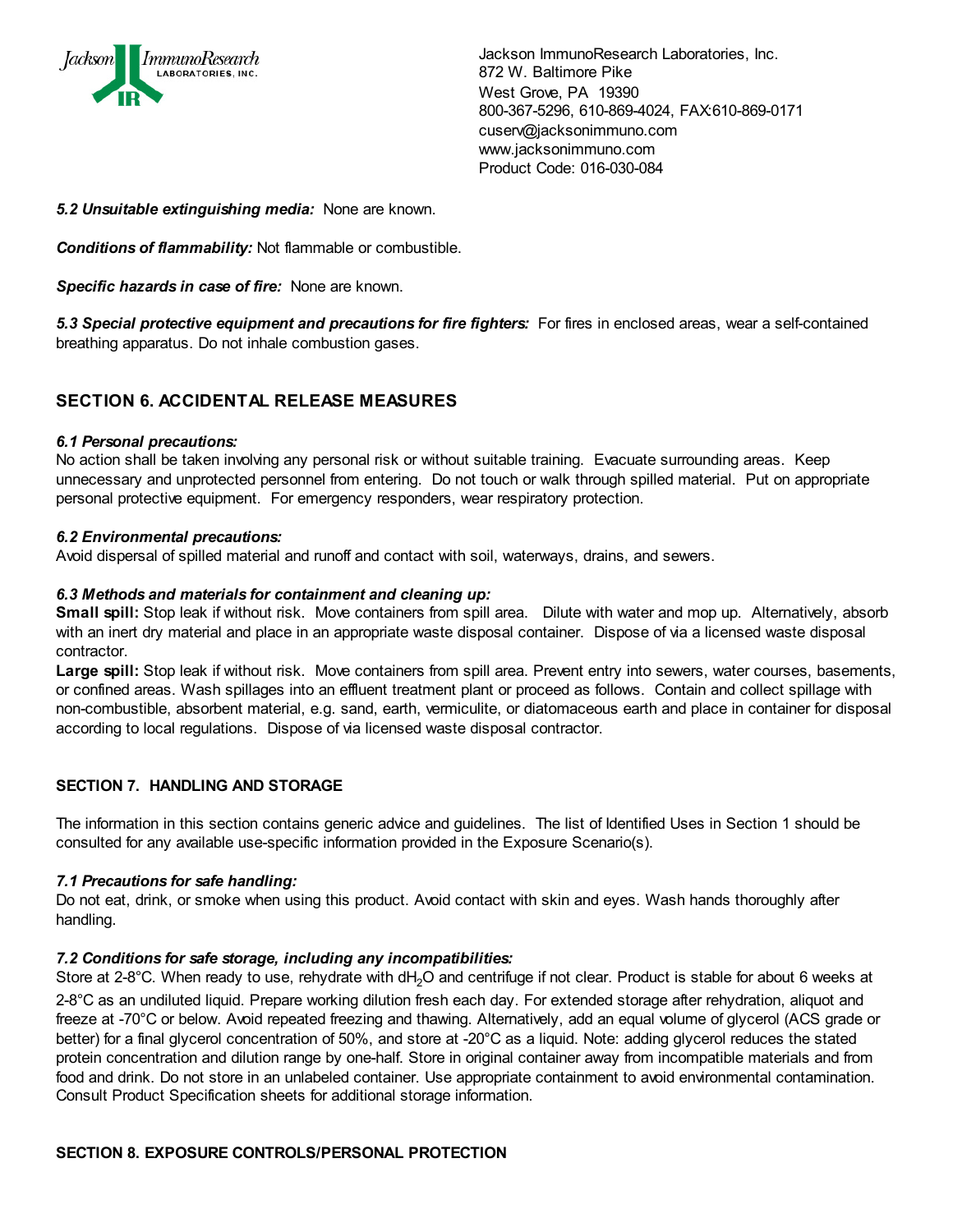

## *8.1 Control parameters:*

This product or any of its ingredients have no listed OSHA PEL, NIOSH REL, or ACGIH Threshold Limit Values (TLV).

## *8.2.1 Appropriate engineering controls:*

No special ventilation requirements. Good general ventilation should be sufficient to control worker exposure to airborne contaminants. If this product contains ingredients with exposure limits, use process enclosures, local exhaust ventilation, or other engineering controls to keep worker exposure below any recommended or statutory limits.

## *8.2.2 Individual protection measures, such as personal Protective Equipment:*

**Respiratory protection:** Use a properly-fitted, air-purifying, or air-fed respirator complying with an approved standard if a risk assessment indicates this is a necessity. Respirator selection must be on known or anticipated exposure levels, the hazards of the product and the safe working limits of the selected respirator.

**Hygiene measures:** Wash hands, forearms, and face thoroughly after handling chemical products, before eating, smoking, using the lavatory, and at the end of the working period. Appropriate techniques should be used to remove potentially contaminated clothing. Wash contaminated clothing before reusing. Ensure the eyewash station and safety showers are close to the workstation location.

**Eye/face protection:** Safety eyewear complying with an approved standard should be used when a risk assessment indicates this is necessary to avoid exposure to liquid splashes, mists, or dusts.

**Skin and body protection:** Personal protective equipment for the body should be selected based on the task being performed and the risks involved and should be approved by a specialist before handling this product.

**Hand protection:** Chemical resistant, impervious gloves complying with an approved standard should be worn at all times when handling chemical products if a risk assessment indicates this is necessary.

**Skin and body protection:** Appropriate footwear and any additional skin protection measures should be selected based on the task being performed and the risks involved and should be approved by a specialist before handling this product.

**Environmental exposure controls:** Emissions from ventilation or work process equipment should be checked to ensure they comply with the requirements of environmental protection legislation. In some cases, fume scrubbers, filters, or engineering modifications to the process equipment will be necessary to reduce emissions to acceptable levels.

# **SECTION 9. PHYSICAL AND CHEMICAL PROPERTIES**

#### *9.1 Information on basic physical and chemical properties:*

**Appearance:** Light brown solid

**Odor:** Odorless, as water **Odor threshold:** Not available **pH:** 7.6 when rehydrated with indicated volume of H<sub>2</sub>O **Melting point/freezing point:** Data is not available **Initial boiling point and boiling range:** Data is not available **Flash point:** Data is not available **Evaporation rate:** Data is not available **Flammability:** Data is not available **Burning time:** Data is not available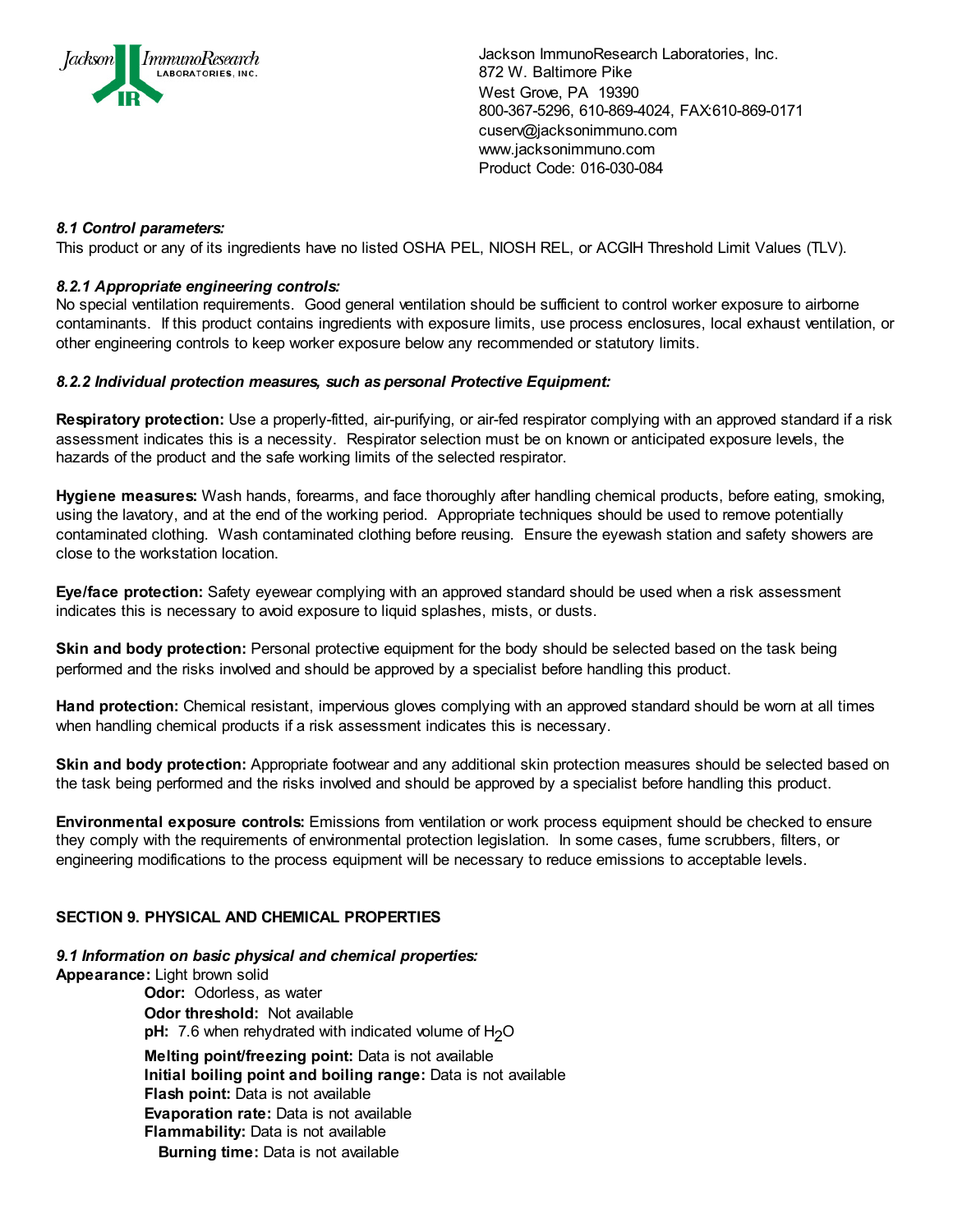

**Burning rate:** Data is not available **Upper/lower flammability or explosive limits:** Data is not available **Vapor pressure:** Data is not available **Vapor density:** Data is not available **Relative density:** Data is not available **Solubility(ies):** Soluble in warm and cold water **Partition coefficient:** n-octanol/water **Auto-ignition temperature:** Data is not available **Decomposition temperature:** Data is not available **Viscosity:** Data is not available **Explosive properties:** Data is not available **Oxidizing properties:** Data is not available

*9.2 Other information:* No additional information

# **SECTION 10. STABILITY AND REACTIVITY**

**10.1 Reactivity:** No specific test data related to reactivity available for this product or its ingredients.

**10.2 Chemical stability:** The product is chemically stable.

**10.3 Possibility of hazardous reactions:** Under normal conditions of storage and use, hazardous reactions will not occur.

- **10.4 Conditions to avoid:** No specific data.
- **10.5 Incompatible materials:** No specific data.

**10.6 Hazardous decomposition products:** Under normal conditions of storage and use, hazardous decomposition products will not be produced.

# **SECTION 11. TOXICOLOGICAL INFORMATION**

*11.1 Information on toxicological effects: RTECS#: V24725000; CAS# 7647-14-5; EC# 231-598-3* **Acute toxicity:**

**Sodium Chloride:** Oral Rat, LD50, 3,000 mg/kg  **Sodium Phosphate:** Oral Rat, LD50, 17,000 mg/kg  **Antibody/Serum Protein:** Not established

**Skin Corrosion/Irritation:** Conclusion/Summary: Not available

**Serious Eye Damage/Irritation:** No known significant effects or critical hazards.

**Respiratory or skin irritation:** No known significant effects or critical hazards.

**Germ Cell Mutagenicity:** Conclusion/Summary: Not available

**Carcinogenicity:**

 **IARC:** No component of this product is present at levels greater than or equal to 0.1% is identified as probable, possible, or confirmed carcinogen by IARC.

 **NTP:** No component of this product is present at levels greater than or equal to 0.1% is identified as a known or anticipated carcinogen by NTP.

**OSHA:** No component of this product is present at levels greater than or equal to 0.1% is identified as a carcinogen or potential carcinogen by OSHA.

**Reproductive toxicity:** Conclusion/Summary: Not available.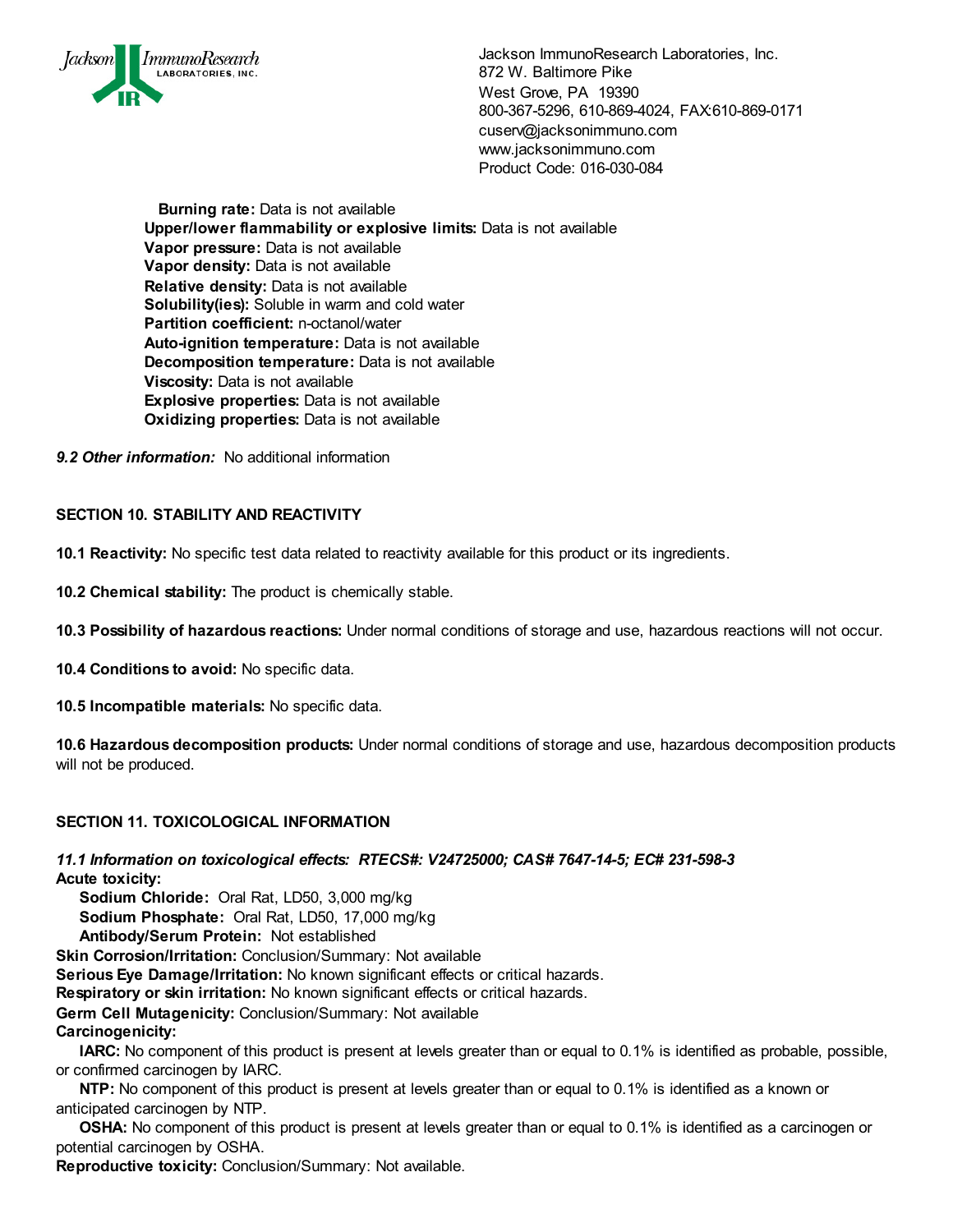

**STOT - single exposure:** No data available. **STOT - repeated exposure:** No data available. **Aspiration hazard:** No data available. **Information on the likely routes of exposure:** Routes of entry anticipated: Oral, Dermal, and Inhalation. **Potential acute health effects: Inhalation:** No known significant effects or critical hazards.  **Ingestion:** No known significant effects or critical hazards. **Skin contact:** No known significant effects or critical hazards.  **Eye contact:** No known significant effects or critical hazards. **Symptoms related to the physical, chemical, and toxicological characteristics Inhalation:** No specific data **Ingestion:** No specific data **Skin contact:** No specific data  **Eye Contact:** No specific data **Delayed, immediate, and chronic effects from short-and long-term exposure Short-term exposure:** Not available **Potential immediate effects:** Not available **Potential delayed effects:** Not available  **Long-term effects:** Not available **Potential immediate effects:** Not available **Potential delayed effects:** Not available **Potential chronic health effects: Conclusion/Summary:** Not available  **General:** No known significant effects or critical hazards. **Carcinogenicity:** No known significant effects or critical hazards. **Mutagenicity:** No known significant effects or critical hazards. **Teratogenicity:** No known significant effects or critical hazards.  **Developmental effects:** No known significant effects or critical hazards.  **Fertility effects:** No known significant effects or critical hazards. **Other Information:** Not available

# **SECTION 12. ECOLOGICAL INFORMATION**

*12.1 Ecotoxicity:* Avoid release into environment. Runoff from fire control or dilution water may cause pollution.

**12.2 Persistence and degradability Conclusion/Summary:** Not available

**12.3 Bioaccumulative potential:** Not available

**12.4 Mobility in soil:** Not available **Soil/water partition coefficient:** Not available **Mobility:** Not available

**12.5 Results of PBT and vPvB assessment: PBT:** Not applicable **vPvB:** Not applicable

**12.6 Other adverse effects:** No known significant effects or critical hazards.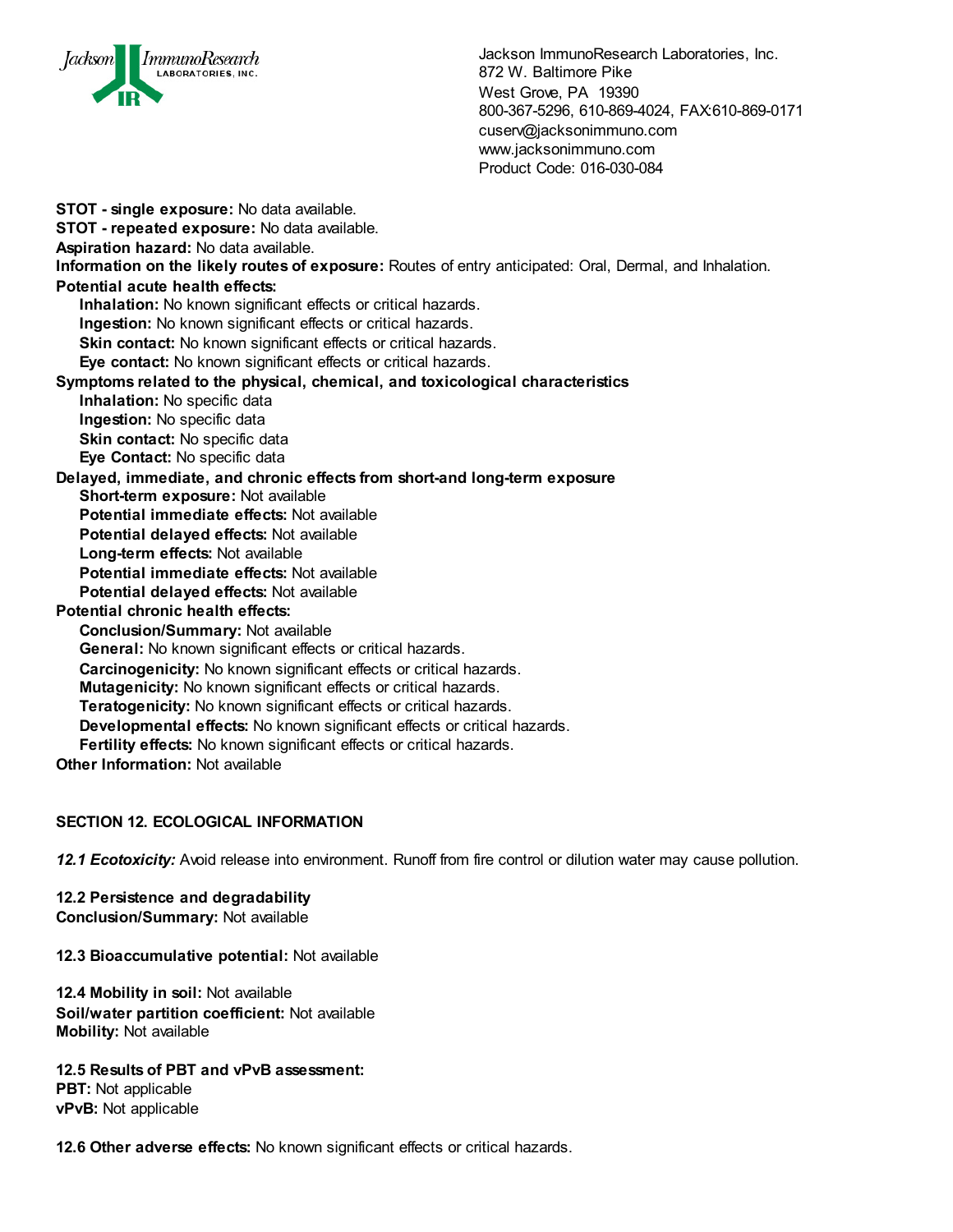

# **SECTION 13. DISPOSAL CONSIDERATIONS**

## *13.1 Disposal methods:*

**Product:** Dispose of contents/containers in accordance with local/regional/national/international regulations. The generation of waste should be avoided or minimized wherever possible. Significant quantities of waste product residues should not be disposed of via the foul sewer but processed in a suitable effluent treatment plant. Dispose of surplus and non-recyclable products via a licensed waste disposal contractor. Disposal of this product, solutions, and any by-products should at all times comply with the requirements of environmental protection and waste disposal legislation and any regional local authority requirements. Uncontaminated waste packaging should be recycled. Incineration or landfill should only be considered when recycling is not feasible. This material and its container must be disposed of in a safe way. Empty containers or liners may retain some product residues. Avoid dispersal of spilled material and runoff and contact with soil, waterways, drains, and sewers.

**Contaminated packaging:** The generation of waste should be avoided or minimized whenever possible. Waste packaging should be recycled. Incineration or landfill should only be considered when recycling is not feasible. This material and its container must be disposed of in a safe way. Empty containers or liners may retain some product residues. Avoid dispersal of spilled material and runoff and contact with soil, waterways, drains, and sewers.

# **SECTION 14. TRANSPORTATION INFORMATION**

|                             | <b>ADR/RID</b>                 | <b>ADN/ADNR</b>                | <b>IMDG</b>       | <b>IATA</b>       |
|-----------------------------|--------------------------------|--------------------------------|-------------------|-------------------|
| <b>UN Number</b>            | Not regulated for              | Not regulated for              | Not regulated for | Not regulated for |
|                             | transport                      | transport                      | transport         | transport         |
| UN proper shipping name     | Not regulated for<br>transport | Not regulated for<br>transport |                   |                   |
|                             |                                |                                |                   |                   |
| Transport hazard class(es)  | Not regulated for              | Not regulated for              |                   |                   |
|                             | transport                      | transport                      |                   |                   |
| Packing group               |                                |                                |                   |                   |
| Environmental hazards       | No.                            | No.                            | No                | No.               |
| Special precaution for user | Not regulated for              | Not regulated for              | Not regulated for | Not regulated for |
|                             | transport                      | transport                      | transport         | transport         |

#### **14.1**

**14.2 Transport in bulk according to Annex II of MARPOL 73/78 and the IBC Code:** Not available

# **SECTION 15. REGULATORY INFORMATION**

*15.3 National regulations:* Data not available

#### **United States of America GHS**

**15.4 SARA Reporting Requirements:** This product is not subject to Section 302, 304, and 313 reporting requirements under the Superfund Amendment and Reauthorization Act.